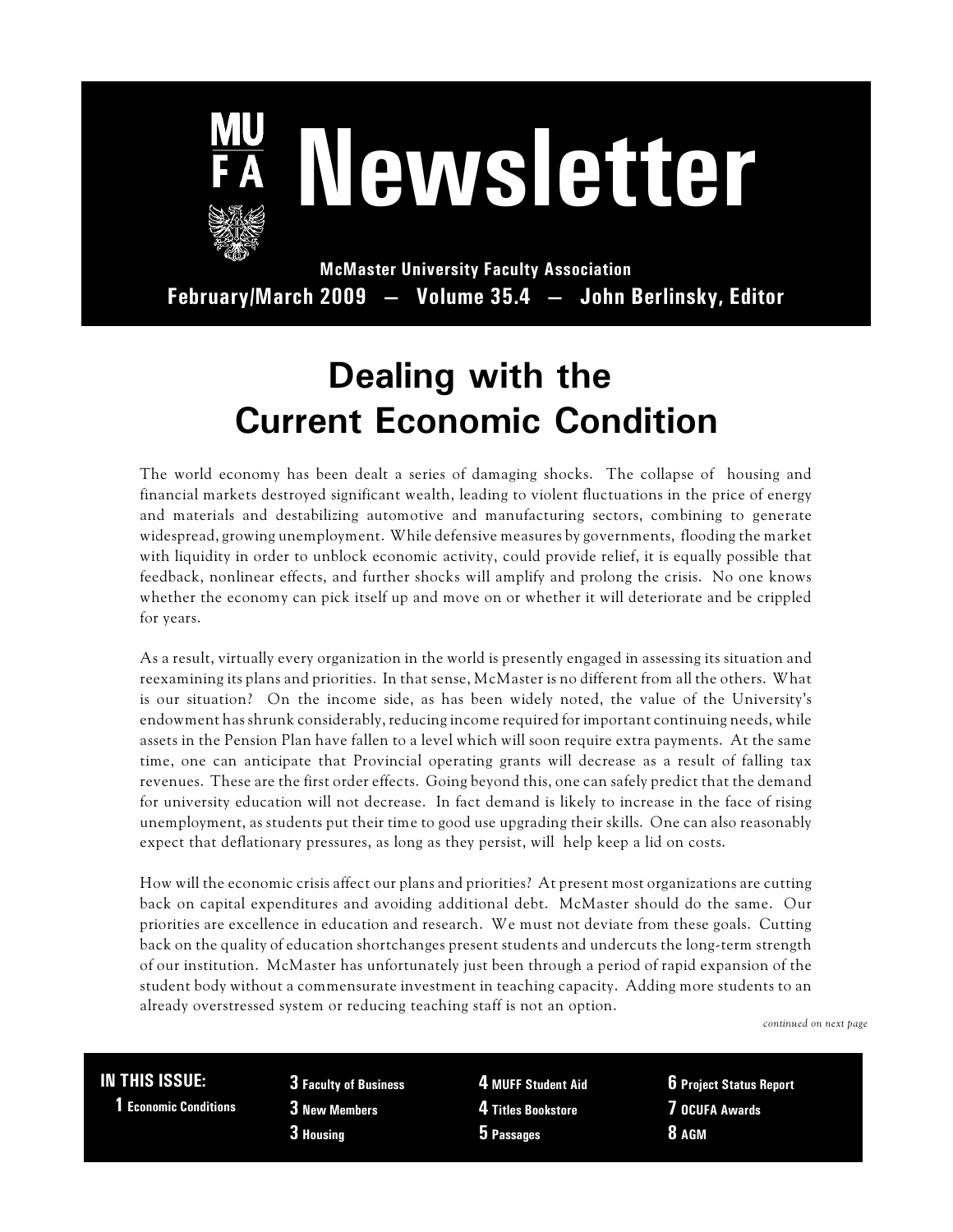**Economic Condition** (*continued from p. 1*) Cutting back on research is equally a threat because it diminishes our ability to compete for a shrinking pot of research support. When account is taken of the high mobility of the best researchers, it is clear that any weakening of the University's commitment to research excellence leaves it open to a rapid deterioration which will be hard to reverse.

In difficult economic times, employees are sometimes asked to accept less in order to protect their own jobs and the viability of their organization. In many cases senior management leads the way by refusing pay increases and bonuses. Such arrangements work best in an environment of trust, where reductions are fair and equitable. Unfortunately, trust in the senior administration at McMaster has been seriously eroded by revelations of rich employment contracts, loaded with benefits, particularly post-retirement benefits, deferred compensation, and perquisites such as club memberships and car allowances. The impression is that senior administrators, with the consent of the Board, took good care of themselves and each other at the University's expense. This is exactly the kind of financial excess that underlies the present financial crisis.

In the absence of trust, discussions of how to deal with the economic condition will be severely hampered. Senior administrators must demonstrate that they are serious about protecting the core mission of McMaster and that the economic crisis is not simply an excuse for cutting back on employee salary and benefits. As trust is rebuilt, the discussion must begin on how McMaster can best weather the crisis. That discussion should focus on three questions:

- What is necessary for the University to remain financially sound?
- How will the core mission of education and research be sustained?
- How will the University emerge from this crisis as a stronger institution?

Whatever strategy is adopted, the welfare, needs and aspirations of all members of the University community must be kept in focus.

The economic crisis is a good time for students to remain in university, deepening their knowledge and broadening their skills. However severe recession gives new meaning to the concept of accessibility when both family and university resources are strained. Universities will make what accommodations they can to maintain accessibility, but the situation is unsustainable unless governments step up to the plate. The students' responsibility is to work hard and do well. In difficult times, expectations for what students can achieve should be high.

The economic crisis is not just happening at McMaster but throughout all of society. Layoffs and cutbacks will be widespread and will affect, not only McMaster staff, but also partners and families of McMaster employees and students. When times are bad, those on the lower rungs of the economic ladder suffer the most, even though their needs and costs may be relatively modest. McMaster should take care to minimize the impact of cutbacks on those who can least afford them.

If McMaster is forced to reduce employee costs, the cuts should be progressive, with those at the high end of the scale contributing the largest percentage. A good place to start would be with the extraordinary compensation packages of our senior administration by returning to the traditional formula of reasonable salaries, commensurate with those of senior faculty, plus a standard benefits package.

McMaster can survive and even grow stronger in difficult economic times by reinforcing its commitment to excellence in teaching and research. However McMaster's most senior administrators, academics, and researchers must lead the way if economic concessions are required. If trust in the University's leadership can be restored and if the pain of economic cutbacks is shared fairly across all employee groups and an effort made to protect those who can least afford cuts, then the University will benefit both financially and through the renewed commitment of its employees.

*John Berlinsky (on behalf of the MUFA Executive)*

*[This article does not reflect the opinions of the President's Advisory Cte on the Impact of the Current Economic Situation]*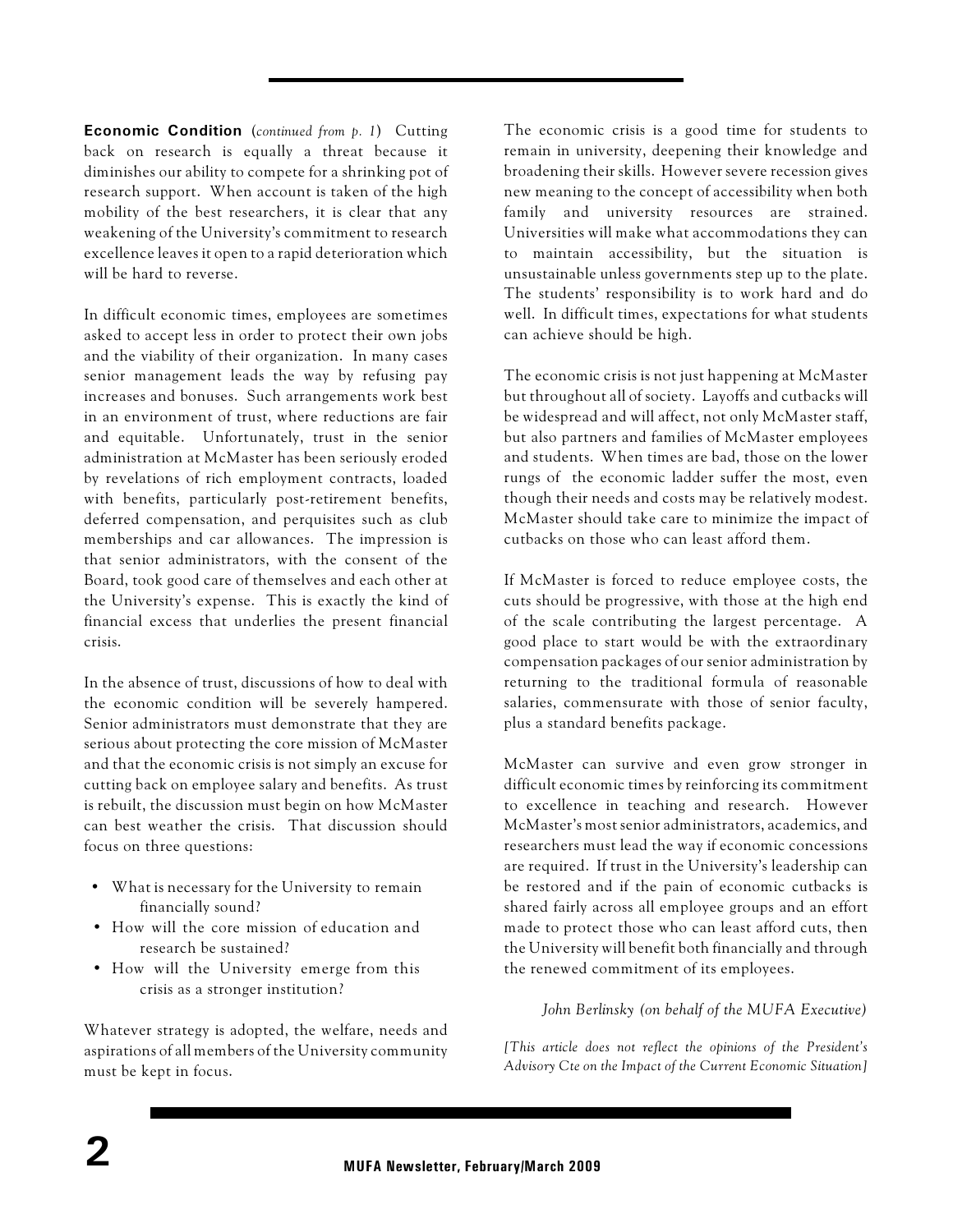#### **Business Faculty Vote "No" to Dean's Reappointment**

In response to a request from several MUFA members in the School of Business, MUFA conducted a mailed ballot among the 60 MUFA members of the 61 faculty in the School of Business, soliciting opinions regarding the possible reappointment of the present Dean of Business, Paul Bates. 44 ballots were received by the December 18, 2008 deadline. Of these, one was spoiled. The remaining 43 were divided as follows:

- Favour reappointment of the incumbent dean: 6
- Oppose reappointment of the incumbent dean: 36
- No opinion: 1

The results of this ballot, which are posted on MUFA's web site, were the subject of a February 21, 2009 article in *The Hamilton Spectator* in which Provost, Ilene Busch-Vishniac, was quoted as saying: "It tells you something about a certain constituency — a very, very important constituency — but there are multiple constituencies we must consider when appointing a dean," naming other Faculties, students, donors and the business community as some.

Because of the lack of transparency of McMaster's process, it is not known whether the Dean Selection Committee has recommended reappointment to the Senate Appointments Committee or, if a recommendation was made, whether or not it was approved and forwarded to Senate. Since Senate will receive whatever recommendation is made in closed session. Business faculty will not know if their Dean has been appointed until, at the earliest, after the Board of Governors meeting in May.

In the meantime the question remains how effective leadership can be provided by a dean whose reappointment is so unwelcome by his own faculty.

#### **MUFA Reps on University Ctes**

**GEORGE SORGER** (Biology) will represent MUFA on the Honour M Award Selection Committee; **JOHN BERLINSKY** (Physics & Astronomy) will sit on the President's Advisory Committee on the Impact of the Current Economic Situation; and **GAIL KRANTZBERG** (Centre for Engineering and Public Policy) is MUFA's representative on the Sustainability Steering Cte.

#### **Welcome New Members**

| Adriaan Buijs       | <b>Engineering Physics</b>          |  |
|---------------------|-------------------------------------|--|
| Dan Centea          | BA of Technology Partnership        |  |
| Michael Farquharson | Med Physics & Applied               |  |
|                     | Radiation Science                   |  |
| Thomas Hawke        | Pathology & Mol Medicine            |  |
| Maikel Rheinstadter | Physics & Astronomy                 |  |
| Monica Sauer        | <b>BA</b> of Technology Partnership |  |
| John Wallace        | Medicine                            |  |
|                     |                                     |  |



Contact grantm@mcmaster.ca or 905-627-0865.

**HOUSE FOR SALE** Locke Street area. Completely renovated and updated 2 ½ storey brick Victorian. Three bedrooms, 1.5 bath, appx. 1400 sq. ft. Two-car driveway and new appliances. \$290,000. Contact: Imre @ 905-540-3741.

**RENTAL PROPERTY** 2-year old Ancaster townhouse (Wilson St. & Shaver Rd.) available May 1<sup>st</sup>. 2+ bedrooms, 1.5 baths, garage + outdoor parking for 2 cars, 5 appliances, central a/c, and walkout to rear yard. Next to large shopping complex that includes Canadian Tire and Wal-Mart. Close to 403; 10 minutes to McMaster. No smoking. No pets. Rent \$1,350 + u tilites. Call 905-339-8324 or email sohocanada@sympatico.ca.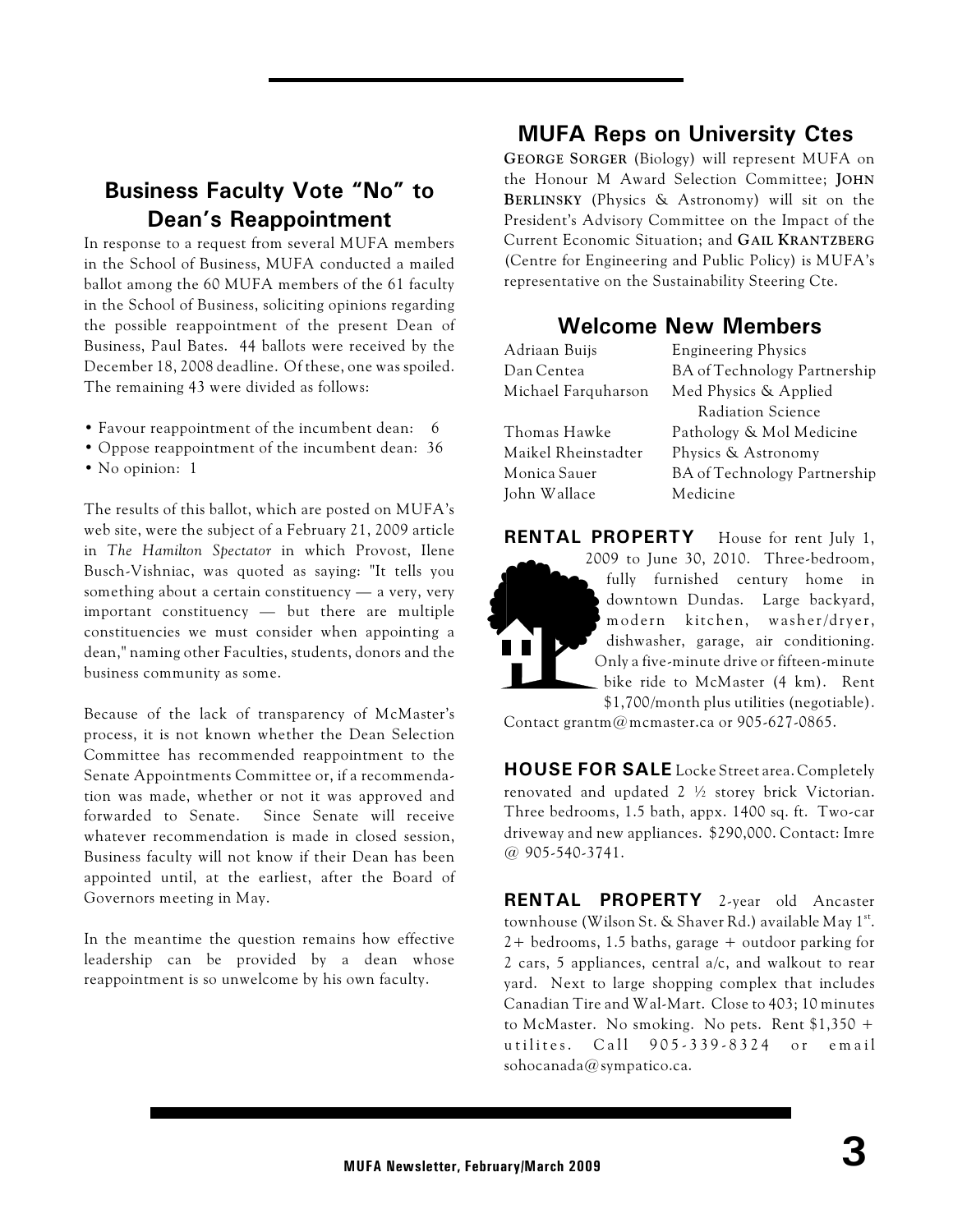#### **MUFF Student Aid**

If you are a member of the McMaster University salaried pension plan and have children enrolled fulltime in a first baccalaureate degree program at McMaster, they may be eligible to apply for the following scholarships:

**THE MCMASTER UNIVERSITY FUTURES FUND GRADUAND AWARD** Established in 2000. To be awarded to the child of a member of McMaster University's salaried pension plan who has demonstrated outstanding academic achievement. Recipient must obtain a Sessional Average of 9.5 or greater and be in the final year of their program. Value: \$1,000) For 2009 - One scholarship

**THE MCMASTER UNIVERSITY FUTURES FUND IN-COURSE AWARDS** Established in 2000. Scholarships to be awarded to the children of members of the McMaster University salaried pension plan who have demonstrated outstanding academic achievement. Recipient must obtain a Sessional Average of 9.5 or greater and be registered as a full-time student (24 units or greater). Value: \$1,800 each For 2009 - One scholarship

**Titles Bookstore is There for You**

Rising textbook costs continue to plague students. However, faculty members have significant power to change things for the better when it comes to saving students money on their required texts.

Below are just some of the ways in which Titles, providing complete solutions for required text materials can help faculty members achieve the goal of ensuring the best course materials are available at the lowest possible cost:

#### **Consider USED BOOKS**

• In Sept 2008, faculty at McMaster saved students close to \$1 million dollars by adopting textbooks that were available used.

Students should submit an application to the Office of Student Financial Aid & Scholarships by **April 15<sup>th</sup>.** 

For more information, visit http://sfas.mcmaster.ca, **HIGHLIGHTS, Awards by Application.** There, you will be able to download the **Application**, see **Terms** for all scholarships by application, and a copy of the **Poster**.

If your son or daughter contributes to the community, they may also be interested in applying for a **Community Contribution Award**. Full-time and part-time students are eligible. See **HIGHLIGHTS** for more information.

Full-time students currently enrolled in Level 2 of their program may also want to consider applying for the **Canada Millennium Excellence Award.** For more information go to http://www.excellenceaward.ca/ and click on 'in-course award'.

Continuing students, post-degree students, and students registered in the McMaster Medical program are not eligible for these awards.

• If a new edition has been released and you still wish to use the edition that you are currently using then we may be able to source it for you.

#### **Custom Courseware/Custom Publishing**

- Titles Bookstore is a licensed copyright provider and each year the bookstore produces thousands of coursepacks compiled by faculty for their students.
- These packs are tailored to course content and can be an economical option for your class.
- Our staff negotiates and secures all copyright permissions, remits royalty payments and ensures the intellectual integrity of the materials we produce.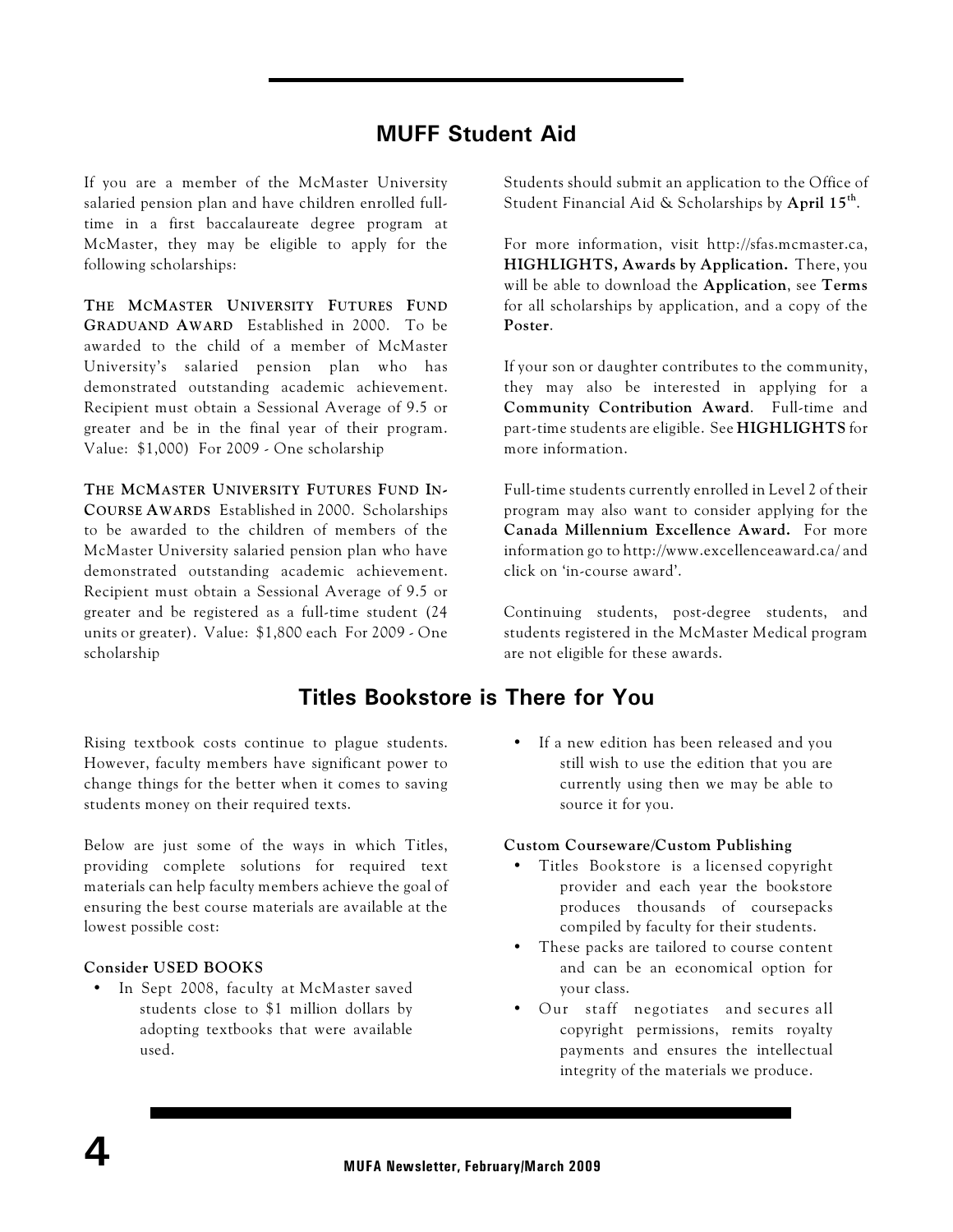- The entire process involves on-campus services from adopting the coursepacks to providing the end product on the shelves in the bookstore.
- Renewing coursepacks from a previous year is as simple as a phone call.

#### **Early Adoption**

- The earlier a faculty member adopts a textbook, courseware or supplementary item, the more value we can add in terms of providing you with optimal choice, selection and service.
- Once you have confirmed an adoption for the upcoming year we can begin to purchase used copies from those students wishing to sell them. We can also maximize the number of used books that are available for incoming students.

#### **Espresso Book Machine**

- Titles is proud to be the second university bookstore in the world to have an Espresso Book Machine, allowing us to use Print on Demand (POD) technology to produce perfect bound trade paperback books.
- The EBM has been used to reproduce out of print publications, public domain works and lower cost stationery items required for use in labs.
- This allows a faculty member to select works that may not otherwise be available and customize them by adding their own notes.

If you have any questions please do not hesitate to contact us to learn more about how we can work together and make a positive difference.

Donna Shapiro Mark Lefebvre Titles Bookstore Titles Bookstore X27745 X20326

Bookstore Director Book Operations Manager dshapiro@mcmaster.ca lefebvre@mcmaster.ca

#### **DAN GEAGAN**

Professor Emeritus— History February 6, 2009

Daniel J. Geagan passed away on 6 February 2009, in his  $72<sup>nd</sup>$  year. He received his graduate education at the American School of Classical Studies at Athens and Johns Hopkins University, and taught at Dartmouth College after serving in the military for two years. He joined the Department of History at McMaster University in 1973 and until 2001 he taught Ancient History, especially ancient Greece, with an emphasis on social and institutional history. His distinguished research and publications on Roman Greece involved the editing and interpretation of inscriptions, dedicatory monuments and documents from several major archaeological sites, including the Athenian Agora, Isthmia and Corinth. He was promoted to professor emeritus in 2001. Apart from being a fine Classical scholar, Dan was committed to social justice and for many years was involved in the Ecumenical Support Committee for Refugees. In 2008, he was made a lifetime member of the New Democratic Party for his continuing and tireless dedication to Canada's social democratic party. Dan will be missed by many fellow scholars and colleagues and those who had the opportunity to work with him in the community.

> *Ken Cruikshank, Chair, Department of History*

[Dan served on the MUFA Executive for three terms: 1989/90; 1990/91; and 1991/92. He was also Chair of the OCUFA Board of Directors in 1991/92.]

#### **Other Passages**

**HARRY PENNY,** Professor Emeritus, School of Social Work, February 8, 2009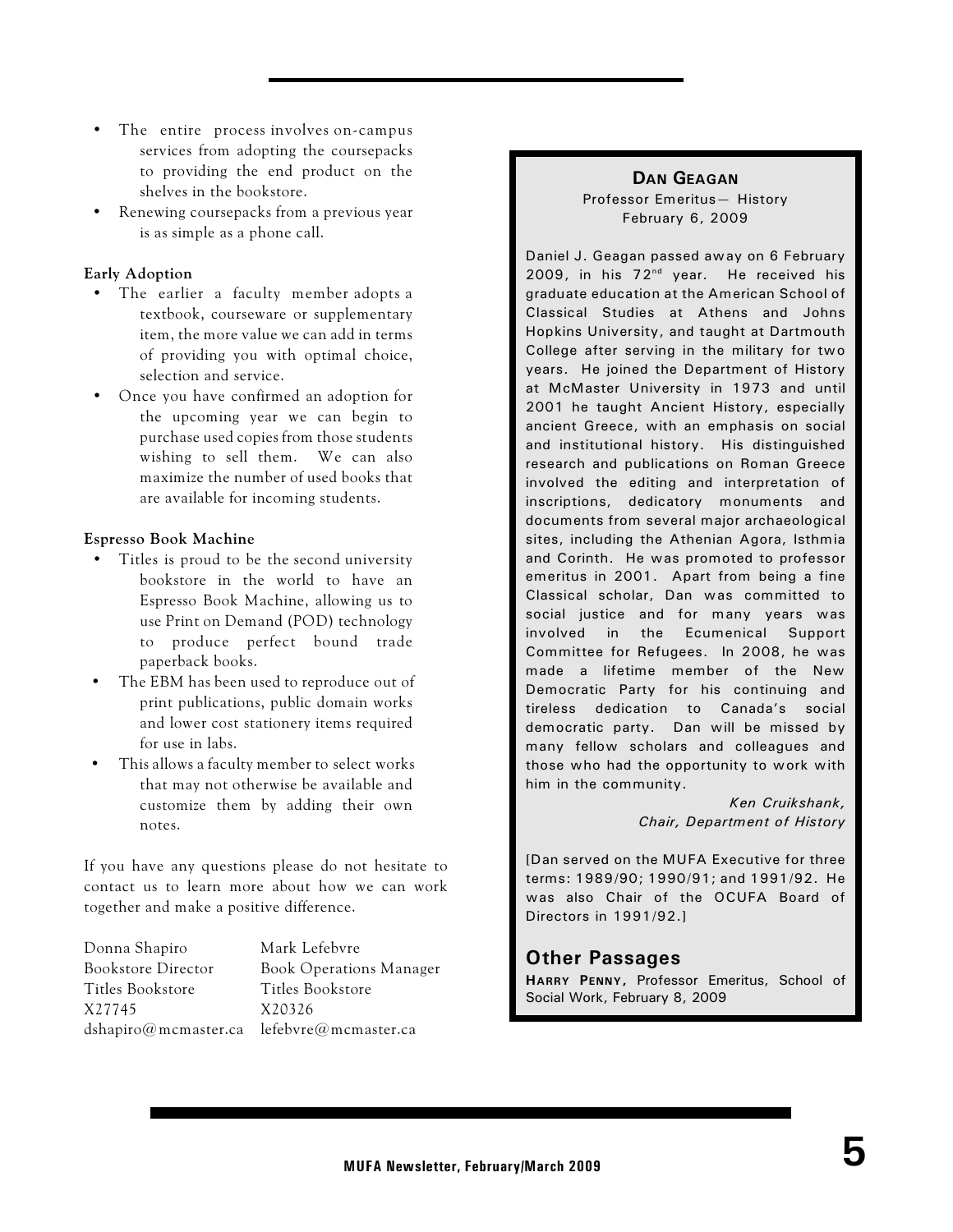### **Project Status Report**

 **(as of February 18, 2009)**

| <b>Project Name</b>                                                                   | <b>Estimated</b><br><b>Completion</b><br>Date | <b>Approved or</b><br>Anticipated<br><b>Budget</b>       | <b>Status</b>                                                                                                                                                                                                                        |
|---------------------------------------------------------------------------------------|-----------------------------------------------|----------------------------------------------------------|--------------------------------------------------------------------------------------------------------------------------------------------------------------------------------------------------------------------------------------|
| Project & Budget Approved                                                             |                                               |                                                          |                                                                                                                                                                                                                                      |
|                                                                                       |                                               | \$48,000,000                                             |                                                                                                                                                                                                                                      |
|                                                                                       |                                               | \$38,000,000<br>(pre B.Tech<br>Programme                 |                                                                                                                                                                                                                                      |
| <b>Engineering Technology Building</b>                                                | Summer 2009                                   | \$8,600,000<br>orig project<br>scope<br>December<br>2005 | Mechanical/electrical systems 75% complete.<br>Internal mas <sup>on</sup> ry com <sup>pl</sup> ete. Drywall work and interior<br>partitions 70% complete. Freight elevator<br>operational. Finish work has commenced in<br>basement. |
| <b>McMaster Front Entrance</b><br>Improvements - Phase 2                              | Summer 2009                                   | \$4,900,000                                              | Design work complete. First stage of landscaping to<br>be implemented with construction of Engineering<br>Technology Building in 2009.                                                                                               |
| MDCL 2 <sup>nd</sup> Floor Fitout                                                     | Summer 2009                                   | \$26,000,000                                             | Drywall complete. Mechanical and electrical<br>infrastructure 95% complete. Finishing in<br>washrooms complete. Flooring complete.<br>Penthouse work 95% complete. Overall finishing<br>work nearing completion.                     |
| MUMC Biosafety Lab 3 (FHS)                                                            | Pending                                       | \$2,500,000                                              | Engineering design work complete. Financing being<br>finalized.                                                                                                                                                                      |
| <b>MUMC Farncombe Digestive</b><br><b>Health Research Institute</b>                   | Spring 2009                                   | \$3,675,000                                              | Architect and engineers in design development<br>phase.                                                                                                                                                                              |
| <b>MUMC Surgical Skills Facility</b>                                                  | Summer 2009                                   | \$3,150,000                                              | General layout complete. Detail design progressing.                                                                                                                                                                                  |
| Thode Library Learning<br>Commons (Phase 1)                                           | <b>Fall 2008</b>                              | \$884,471                                                | Complete.                                                                                                                                                                                                                            |
| <b>Long Term Capital Planning</b><br>Projects (MTCU)                                  |                                               |                                                          |                                                                                                                                                                                                                                      |
| <b>Burlington Campus Centre for</b><br><b>Advanced Management Studies</b><br>(CAMS)   | <b>Fall 2009</b>                              | \$28,000,000                                             | Site plan approval underway. Submitted to the<br>MTCU in Fall 2008. Approval pending.                                                                                                                                                |
| Centre for Spinal Cord Injury<br>and Cancer Education, Research<br>and Rehabilitation |                                               | \$20,000,000                                             | Submitted to the MTCU in Fall 2008. Approval<br>pending.                                                                                                                                                                             |
| McMaster Centre for<br><b>Biosciences and Health</b>                                  |                                               | \$150,000,000                                            | Submitted to the MTCU in Fall 2008. Approval<br>pending.                                                                                                                                                                             |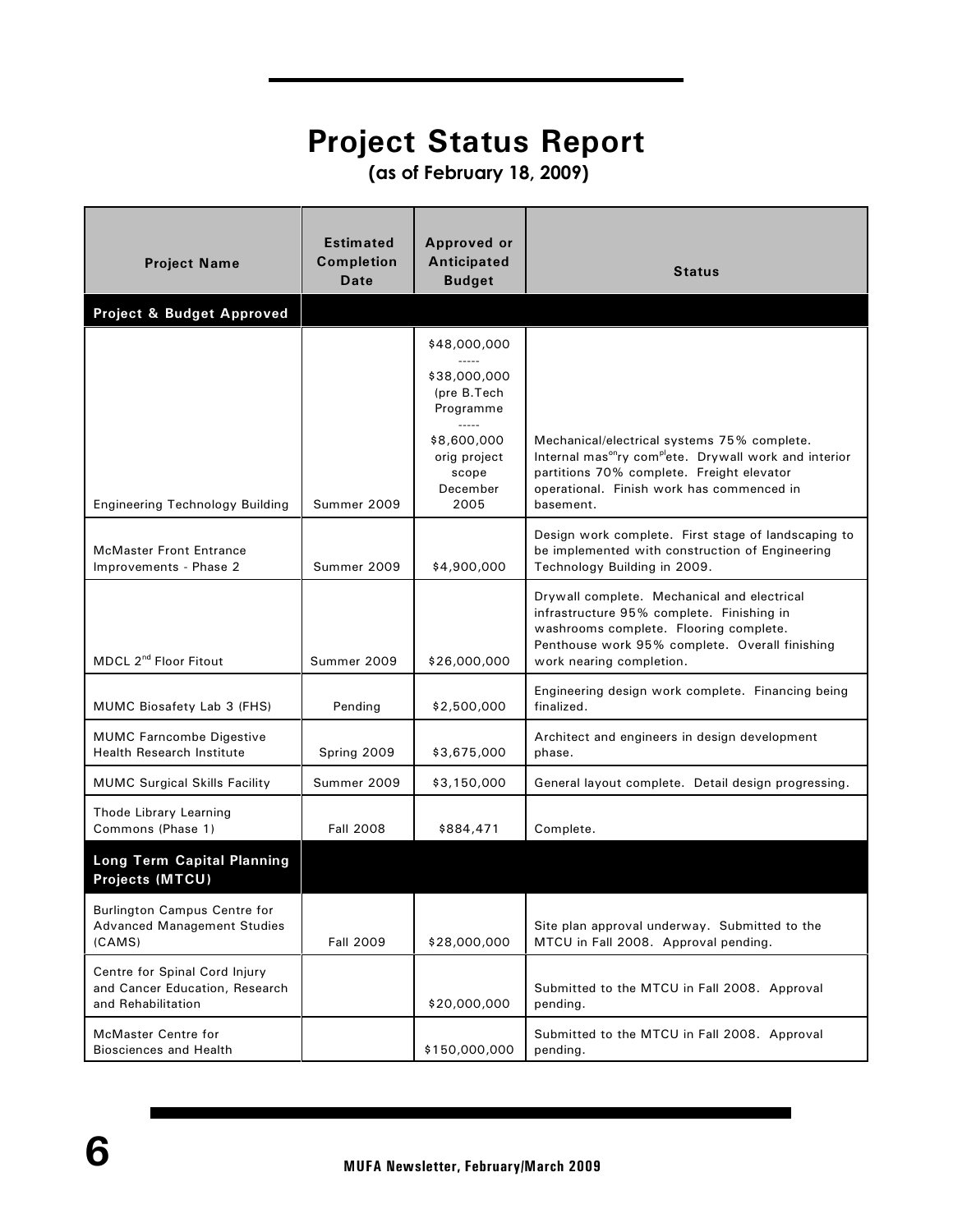| Thode Library of Science and<br>Engineering                                                        |                  | \$5,000,000                    | Submitted to the MTCU in Fall 2008. Approval<br>pending.      |
|----------------------------------------------------------------------------------------------------|------------------|--------------------------------|---------------------------------------------------------------|
| Wilson Building for Studies in<br><b>Humanities and Social Sciences</b><br>(Liberal Arts Building) |                  | \$120,000,000                  | Submitted to the MTCU in Fall 2008. Approval<br>pending.      |
| <b>For Future Consideration</b>                                                                    |                  |                                |                                                               |
| Above Ground Parking Structure                                                                     |                  |                                | On hold pending a campus wide parking review.                 |
| Sports Arena                                                                                       |                  |                                | Offsite location                                              |
| <b>Tennis Courts</b>                                                                               |                  |                                |                                                               |
| Other                                                                                              |                  |                                |                                                               |
| City of Hamilton Combined<br>Sewer Overflow (CSO) Tank                                             | <b>Fall 2009</b> | City of<br>Hamilton<br>project | City of Hamilton has deferred the project until Fall<br>2009. |

## **36<sup>th</sup> Annual OCUFA Teaching & Academic Librarianship Awards 2008/09**

OCUFA is proud to celebrate outstanding achievement in teaching and academic librarianship at Ontario universities. Anyone within the university community can nominate a faculty member or librarian.

Award recipients are selected by an independent OCUFA committee made up of faculty, librarians, and student representatives.

Deadline for nominations for 2008/09 awards is **May 8, 2009**

The original and six copies of the submission should be sent to:

OCUFA Teaching and Academic Librarianship Awards Committee 83 Yong Street, Suite 300 Toronto, Ontario M5C 1S8

Inquiries to: 416-979-2117 or www.ocufa.on.ca

Nomination materials are also available from the MUFA Office (HH 103A)